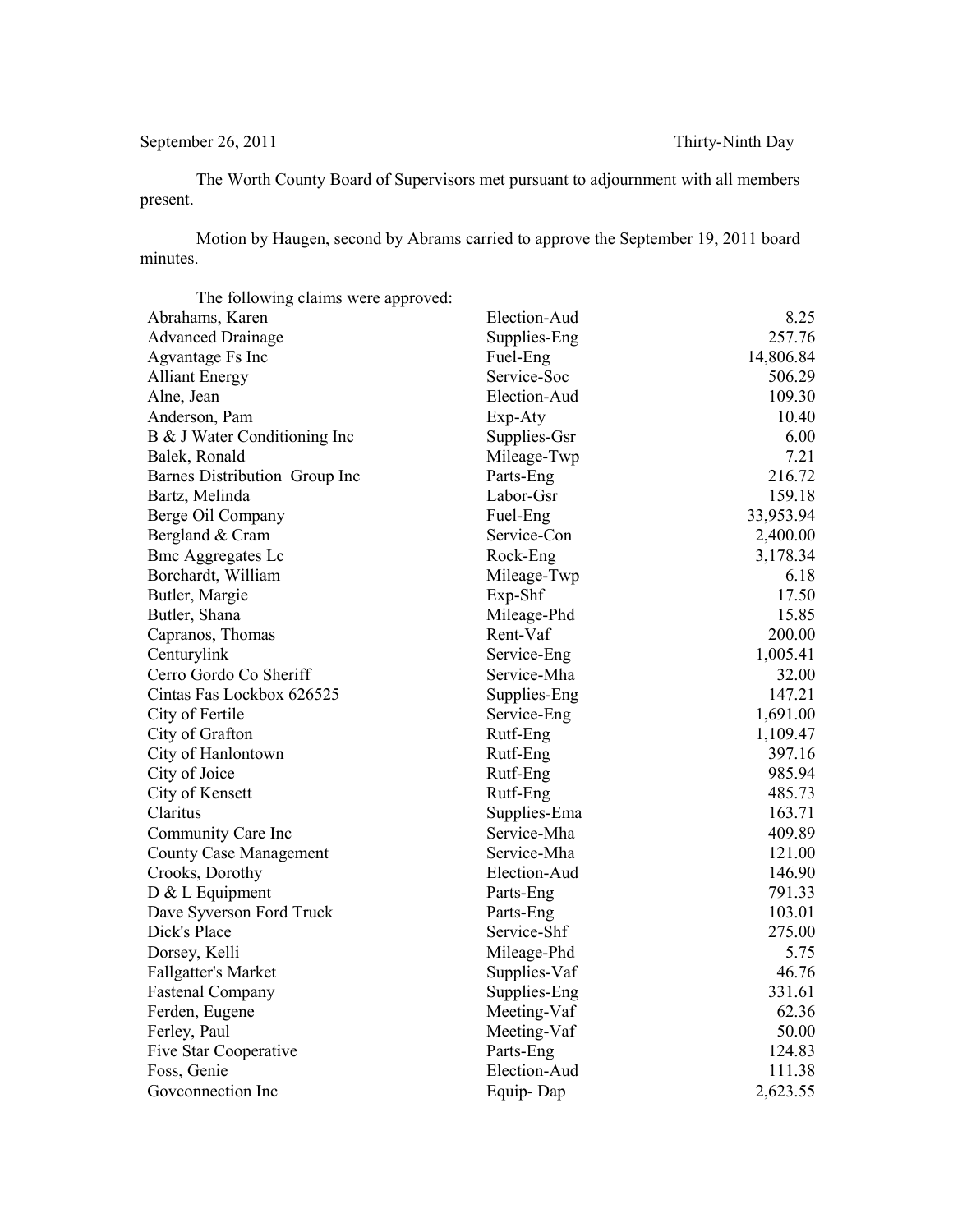| Green Canopy                        | Service-Con             | 125.00           |
|-------------------------------------|-------------------------|------------------|
| Greve Law Office                    | Rent-Att                | 300.00           |
| Greve, Jeff                         | Mileage-Att             | 21.63            |
| Groh, Zelda                         | Election-Aud            | 82.50            |
| Hackbart, Philip E.                 | Mileage-Twp             | 66.48            |
| Hamand, Carol                       | Election-Aud            | 94.88            |
| Hawkeye Foodservice Dist            | Supplies-Shf            | 278.13           |
| <b>Heartland Power Coop</b>         | Service-Eng             | 110.00           |
| Hebel, Ila                          | Election-Aud            | 99.00            |
| Hendrikson, Debra                   | Mileage-Hha             | 109.50           |
| Huber Supply Co                     | Supplies-Eng            | 72.43            |
| 135/105 Welcome Center Inc.         | H/M Tax-Ndp             | 3,264.64         |
| <b>Iowa Dept of Human Services</b>  | Service-Mha             | 39,478.93        |
| <b>Iowa Prison Industries</b>       | Supplies-Eng            | 3,307.14         |
| <b>Iowa State Assn of Assessors</b> | Edu-Asr                 | 275.00           |
| Isac                                | Edu-Asr                 | 130.00           |
| Isac Group Health                   | Health Ins Prem         | 46,096.00        |
| J & J Machining Welding & Fabr      | Supplies-Eng            | 539.29           |
| Jaspers, Pat                        | Exp-Shf                 | 34.87            |
| Joe's Collision & Performance       | Service-Shf             | 1,329.90         |
| Johnson, Hal                        | Rent-Phd                | 940.00           |
| Johnson, Teresa                     | Mileage-Phd             | 30.25            |
| Kam Line Highway Markings           | Service-Eng             | 47,963.50        |
| <b>Kensett Cemetery</b>             | App-Vaf                 | 168.00           |
| Klitzke, Florence                   | Election-Aud            | 111.38           |
| Krumm, Margaret                     | Election-Aud            | 15.98            |
| Larson Law Office                   | Service-Mha             | 203.74           |
| Lexisnexis                          | Service-Att             | 128.00           |
| Liberty Square Care Center          | Service-Mha             | 1,979.66         |
| Low's Standard                      | Fuel-Asr                | 38.00            |
| Manly Junction Signal               | Service-Con             | 643.72           |
| Martin Marietta Materials           | Rock-Eng                | 8,666.27         |
| <b>Mason City Business Systems</b>  | Service-Phd             | 132.03           |
| Mc Clure Engineering Co             | Service-Ndp             | 10,084.00        |
| Mental Health Center                | Service-Mha             | 6,110.54         |
|                                     |                         |                  |
| Midwest Technology Services         | Service-Dap<br>Rent-Vaf | 750.00<br>300.00 |
| Mills, Matt                         |                         |                  |
| Mireles, Sandra                     | Mileage-Mha             | 542.81           |
| Nartec Inc                          | Service-Shf             | 160.85           |
| Nitcher, Sandra                     | Election-Aud            | 111.38           |
| Nive Services Inc                   | Service-Mha             | 1,288.53         |
| Northwood Ag Products               | Supplies-Con            | 183.03           |
| Northwood Anchor                    | Service-Con             | 659.85           |
| Northwood Chamber of Commerce       | Wellness-Phd            | 300.00           |
| Northwood Fire Department           | Election-Aud            | 50.00            |
| Northwood Lumber                    | Supplies-Con            | 126.12           |
| Nuss Truck & Equipment              | Parts-Eng               | 16.09            |
| Olsen, Laurie                       | Mileage-Aud             | 26.78            |
| Olson, Korrine                      | Election-Aud            | 105.18           |
| <b>Olsons Trading Post Inc</b>      | Service-Eng             | 27.00            |